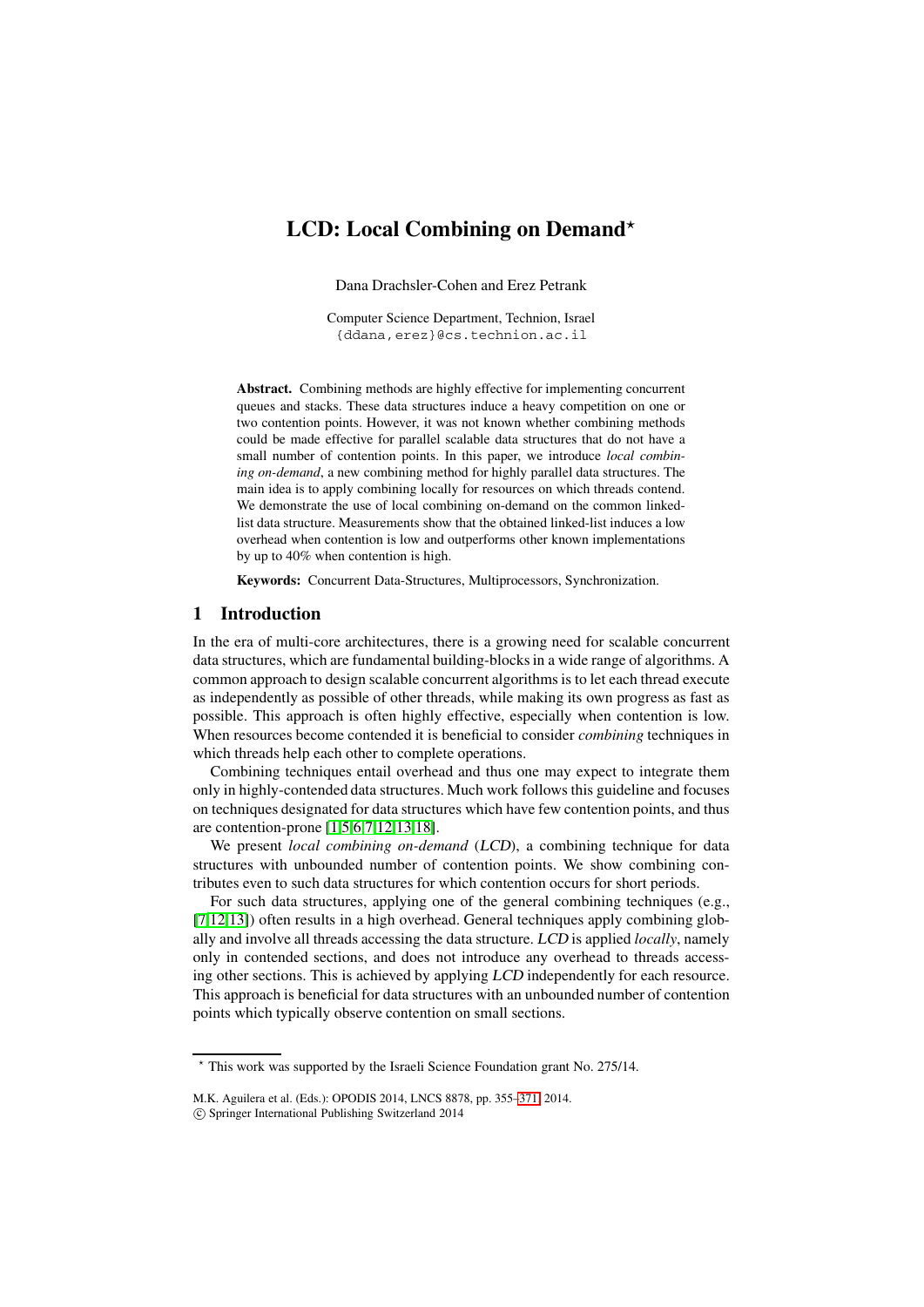In addition, LCD applies combining *on-demand* when contention is observed and it applies the proper combining routine. Examples for combining routines are executing operations on behalf of other threads, eliminating complementary operations without affecting the data structure, and notifying threads waiting to lock a resource which has become irrelevant to their operations due to concurrent updates. Thereby, LCD reduces the number of accesses to the data structure and the overall waiting time of threads.

We demonstrate the *LCD* methodology by incorporating it into a fundamental data structure, the *linked-list*, for which various concurrent implementations were suggested (e.g., [\[8,](#page-15-4)[10,](#page-15-5)[11](#page-16-3)[,20\]](#page-16-4)). The linked-list is a simple data structure that enables us to present the main challenges and solutions of an LCD design and evaluating its efficiency on standard workloads. We introduce the LCD*-list* which is an extension of the *lazy-list*. The lazy-list [\[11\]](#page-16-3) is a lock-based implementation which is arguably the most efficient and scalable implementation of the linked-list on most workloads. We implemented the LCD-list in Java and we show it improves the lazy-list performance. While the application of LCD to data structures whose operations acquire multiple locks is not trivial, we believe it can be beneficial for other concurrent data structures as well.

We consider one implementation choice as an additional contribution of this work. We integrated LCD into the *Java reentrant lock*. A thread acquiring this lock first attempts to obtain it using a single CAS operation. If the attempt succeeds, it usually implies that contention is low. If this attempt fails, the thread is added to a waiting queue. LCD is triggered only for threads added to this queue, and thus redundant combining overhead is avoided. Furthermore, LCD leverages the lock queue to detect the operations to combine. Utilizing one queue for serving threads waiting for the lock and detecting threads for combining reduces space and maintenance overhead. Measurements show that performance is improved when integrating *LCD* within the Java lock.

The main contributions of this paper are:

- A novel combining methodology adequate for data structures with an unbounded number of contention points which is triggered locally on contended sections only.
- An application of the methodology to the linked-list data structure.
- Implementation and evaluation of the LCD methodology and its integration into the Java lock. Results show that they perform well especially when contention is high and introduce negligible overhead under little or no contention.
- Implementation and evaluation of the *LCD*-list. Results show that it outperforms the lazy-list and other linked-list implementations on most workloads.

**Related Work.** The technique of combining operations first appears in *combining trees* [\[21\]](#page-16-5). In combining trees each hot-spot is associated with a tree whose leaves are pre-assigned to threads. Threads traverse upwards in the tree to gain exclusive access to the hot-spot which is assigned to threads that reached the root. If during the traversal two threads access concurrently the same tree node, one thread collects the other's operations, and the other thread ceases its traversal and waits until its operations are completed. Several enhancements of this technique have been presented, such as adaptive combining tree [\[18\]](#page-16-2), barriers implementations [\[9,](#page-15-6)[16\]](#page-16-6), and counting networks [\[19\]](#page-16-7).

A different approach lets threads waiting to acquire a global lock to append their operation details to a list of requests [\[17\]](#page-16-8). This list is collected and executed by threads that acquire the lock. The *flat combining* technique [\[12\]](#page-16-0) enhances this method by eliminating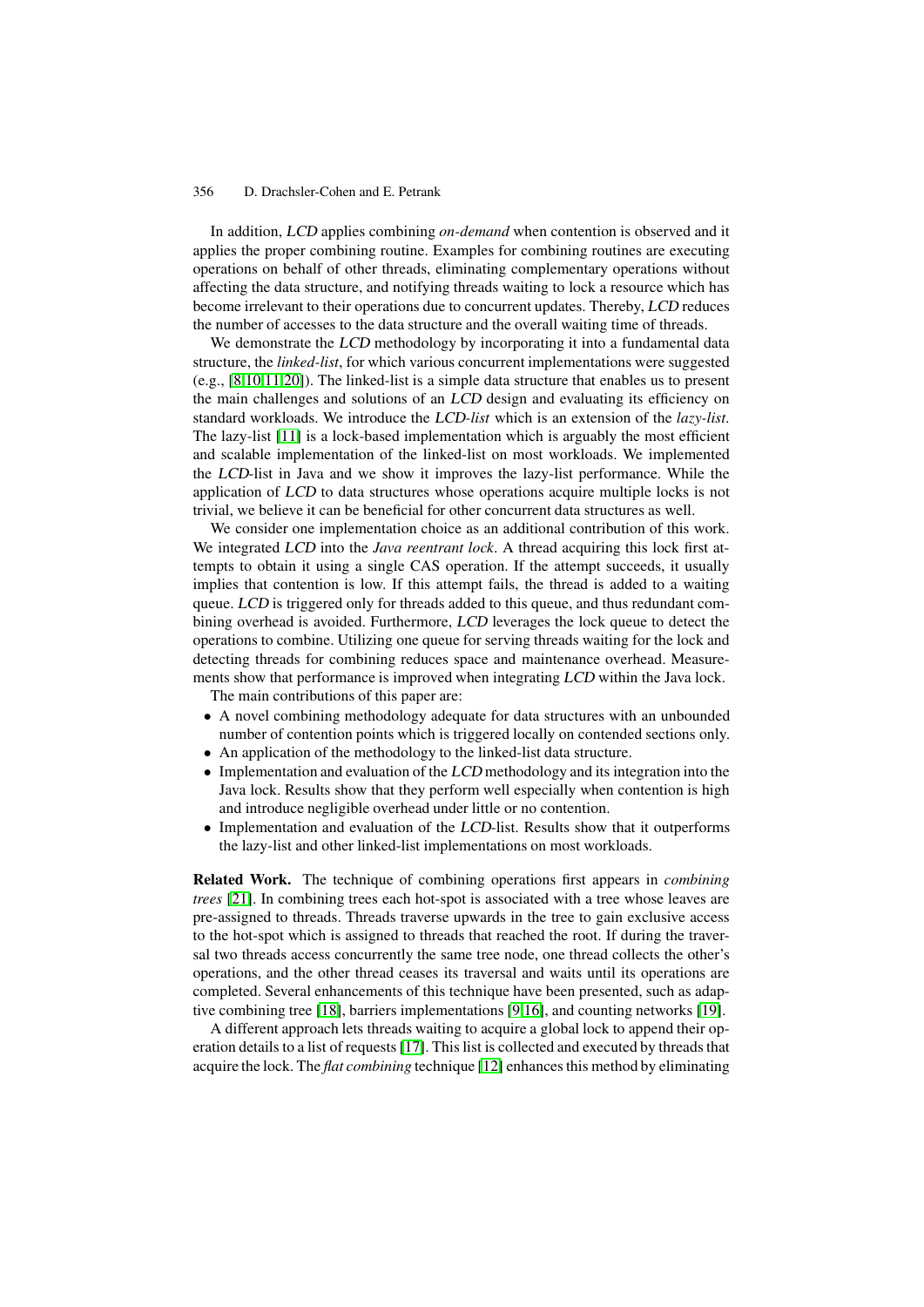the hot spot caused by threads contending on appending requests to the list. Flat combining was implemented for stacks, queues, and priority queues and showed excellent performance. Later work showed that its application to skip-lists did not improve performance [\[3\]](#page-15-7). Various extensions were suggested to improve performance. Hendler et al. [\[13\]](#page-16-1) extend the method to support multiple locks and delegation of requests from one thread to another. Fatourou and Kallimanis [\[7\]](#page-15-3) used one queue to implement the lock and maintain the request list for combining. These approaches were evaluated for data structures with a small number of contention points, whereas LCD is effective (and was evaluated) for data structures with an unbounded number of contention points. Flat combining was also extended for skip-lists by allowing combiners to access non-intersected sections concurrently [\[3\]](#page-15-7). In this technique, combiners are pre-assigned to static sections on which they operate exclusively. In contrast, our approach reduces overhead by triggering combining locally and dynamically only when required.

In addition, LCD differs from previous work in its integration of the combining structure into the Java lock. Previous work either maintained designated data structures for combining  $(e.g., [12])$  $(e.g., [12])$  $(e.g., [12])$  or presented new locks supporting combining  $(e.g., [5,7])$  $(e.g., [5,7])$  $(e.g., [5,7])$  $(e.g., [5,7])$ . **Paper Organization.** The rest of the paper is organized as follows. Section [2](#page-2-0) pro-

vides background. Section [3](#page-4-0) overviews the LCD methodology and its application to the linked-list. Section [4](#page-7-0) describes the algorithm details. Section [5](#page-12-0) discusses the LCD-list correctness. Section [6](#page-13-0) reports performance evaluation, and Section [7](#page-14-0) concludes.

## <span id="page-2-0"></span>**2 Background**

<span id="page-2-3"></span>Here, we provide the background on the lazy-list algorithm [\[11\]](#page-16-3), which we extend in this work, and the Java reentrant lock, in which we embed our combining technique.

## **2.1 The Lazy-List**

The lazy-list algorithm is a concurrent sorted linked-list implementation. It consists of nodes, each storing: (i) a data object and its unique key, (ii) a lock, (iii) a *marked* flag, and (iv) a pointer to the next node in the list. The *marked* flag signifies whether the node has been *logically* removed from the list, even if it has not been *physically* unlinked from it. For simplicity, the data object is ignored in the sequel.

Throughout the execution, the list contains two sentinel nodes, denoted by *head* and *tail*, where *head*'s key is  $-\infty$  and *tail*'s key is  $\infty$ . Initially, *head*'s next node is *tail*.

The list supports three operations:

- insert(k) inserts  $k$  if it is not in the list; returns true if it inserted *k*, and false if not.
- remove  $(k)$  removes k if it is in the list; returns true if it removed *k*, and false if not.
- contains  $(k)$  checks if  $k$  is in the list; returns true if so, and false otherwise.

<span id="page-2-2"></span><span id="page-2-1"></span>

| <b>Algorithm 1.</b> Search $(n, k)$       |  |  |  |  |
|-------------------------------------------|--|--|--|--|
| 1 $prev = n$                              |  |  |  |  |
| $2$ curr = prev.next                      |  |  |  |  |
| 3 while <i>curr.key</i> $< k$ do          |  |  |  |  |
| $prev = curr$ ; $curr = curr.next$<br>4   |  |  |  |  |
| 5 <b>return</b> prev, curr                |  |  |  |  |
| Algorithm 2. Contains $(k)$               |  |  |  |  |
| prev, curr = search(head, k)<br>1         |  |  |  |  |
| 2 if curr.marked <b>then return</b> false |  |  |  |  |
| 3 return <i>curr.key</i> == $k$           |  |  |  |  |
|                                           |  |  |  |  |

All operations begin with a traversal along the list to find the correct location for the operation invocation (Alg. [1\)](#page-2-1). This location is captured by two consecutive nodes, *prev* and *curr*, such that *k* is greater than *prev*'s key and smaller or equal to *curr*'s key. After the correct location is reached, the operations proceed differently.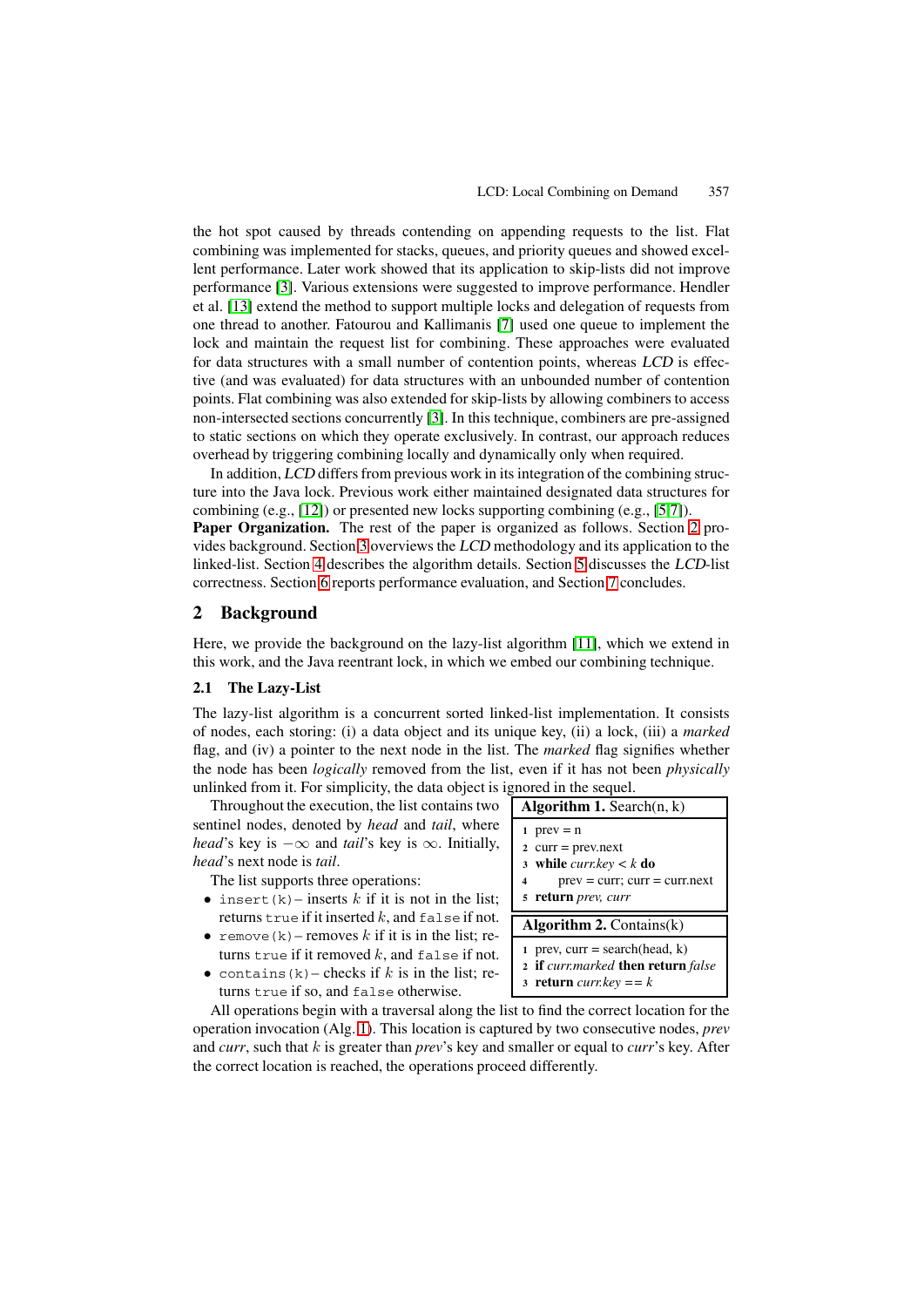<span id="page-3-4"></span>

| <b>Algorithm 3.</b> Insert( $k$ ) |                                                    |                         | <b>Algorithm 4.</b> Remove $(k)$                   |  |
|-----------------------------------|----------------------------------------------------|-------------------------|----------------------------------------------------|--|
| 1 $prev = head$                   |                                                    | 1 $prev = head$         |                                                    |  |
|                                   | 2 while <i>true</i> do                             |                         | 2 while true do                                    |  |
| 3                                 | prev, curr = search(prev, k)                       | 3                       | prev, curr = search(prev, k)                       |  |
| 4                                 | prev, lock()                                       | $\overline{\mathbf{4}}$ | prev, lock()                                       |  |
| 5                                 | $next = prev.next$                                 | 5                       | $next = prev.next$                                 |  |
| 6                                 | <b>if</b> !prev.marked && next.key > k <b>then</b> | 6                       | <b>if</b> !prev.marked && next.key > k <b>then</b> |  |
| 7                                 | if <i>next.key</i> == $k$ then                     | 7                       | if <i>next.key !</i> = $k$ then                    |  |
| 8                                 | $prev.$ unloc $k()$                                | 8                       | $prev.$ unlock $()$                                |  |
| 9                                 | return false                                       | 9                       | return false                                       |  |
| 10                                | $new = Node(k)$                                    | 10                      | nextlock()                                         |  |
| 11                                | $new.next = next$                                  | 11                      | $next্max$ -narked = true                          |  |
| 12                                | $prev.next = new$                                  | 12                      | $prev.next = next.next$                            |  |
| 13                                | $prev.$ unloc $k()$                                | 13                      | $next.$ unlock $()$ ; prev.unlock $()$             |  |
| 14                                | return true                                        | 14                      | return true                                        |  |
| 15                                | $prev.$ unlock()                                   | 15                      | prev.unlock()                                      |  |
| 16                                | <b>if</b> prev.marked <b>then</b> prev = head      | 16                      | if <i>prev.marked</i> then $prev = head$           |  |

<span id="page-3-5"></span><span id="page-3-1"></span><span id="page-3-0"></span>In contains(k) (Alg. [2\)](#page-2-2), *curr*'s *marked* is examined and if it is true, false is returned (since *curr* was removed). If *marked* is false, *curr*'s key is examined and if it is *k*, true is returned; otherwise, false is returned. Note no locks are acquired.

<span id="page-3-3"></span><span id="page-3-2"></span>In insert(k) and remove(k) (Alg. [3](#page-3-0) and Alg. [4\)](#page-3-1) *prev* is locked, its successor (which may be different from *curr*) is stored in *next*, and then the location is checked to meet two conditions: (i) *prev*'s *marked* is false (it was not removed), and (ii) *next*'s key is greater or equal to *k* . If condition [\(i\)](#page-3-2) fails, the lock is released and the operation restarts. If condition [\(ii\)](#page-3-3) fails, the lock is released and the traversal for the correct location resumes from *prev*. If both conditions are met, insert and remove take place.

In insert(k), *next*'s key is examined and if it is *k*, false is returned. Otherwise, a new node with key *k* is inserted between *prev* and *next* and true is returned.

In remove(k), *next*'s key is examined and if it is greater than *k*, then *k* is not in the list and false is returned. Otherwise, *next*'s key is *k* and the removal begins. First, *next*'s lock is acquired, then its *marked* is set to true (the *logical* removal), and finally *prev*'s next node is set to *next*'s next node (the *physical* removal) and true is returned.

This description is a slightly optimized version of the lazy-list, in which unnecessary lock acquires and restarts were removed. In the original lazy-list, insert and remove lock both *prev* and *curr*, check that their *marked* flags are false and that *prev* points to *curr*. If any condition fails, the operation restarts. Here, *curr* is not locked, instead, *next* (*prev*'s successor after locking *prev*) is examined. While holding *prev*'s lock, its successor cannot be concurrently changed, not by adding nodes between *prev* and *next*, nor by removing *next*. Thus, reading *next*'s key is safe and there is no need to lock it.

The presented description also avoids restarts, namely, a new traversal from the head of the list. In the original lazy-list, a restart is triggered if any of the conditions following the lock acquisition has failed. Here, restarts occur only if condition [\(i\)](#page-3-2) fails (i.e., *prev* is marked as removed). If only condition [\(ii\)](#page-3-3) fails, the traversal resumes from *prev*. This is safe, since if only condition [\(ii\)](#page-3-3) fails, then the key of *prev*'s successor is smaller than *k*, and thus the correct location must appear after *prev*.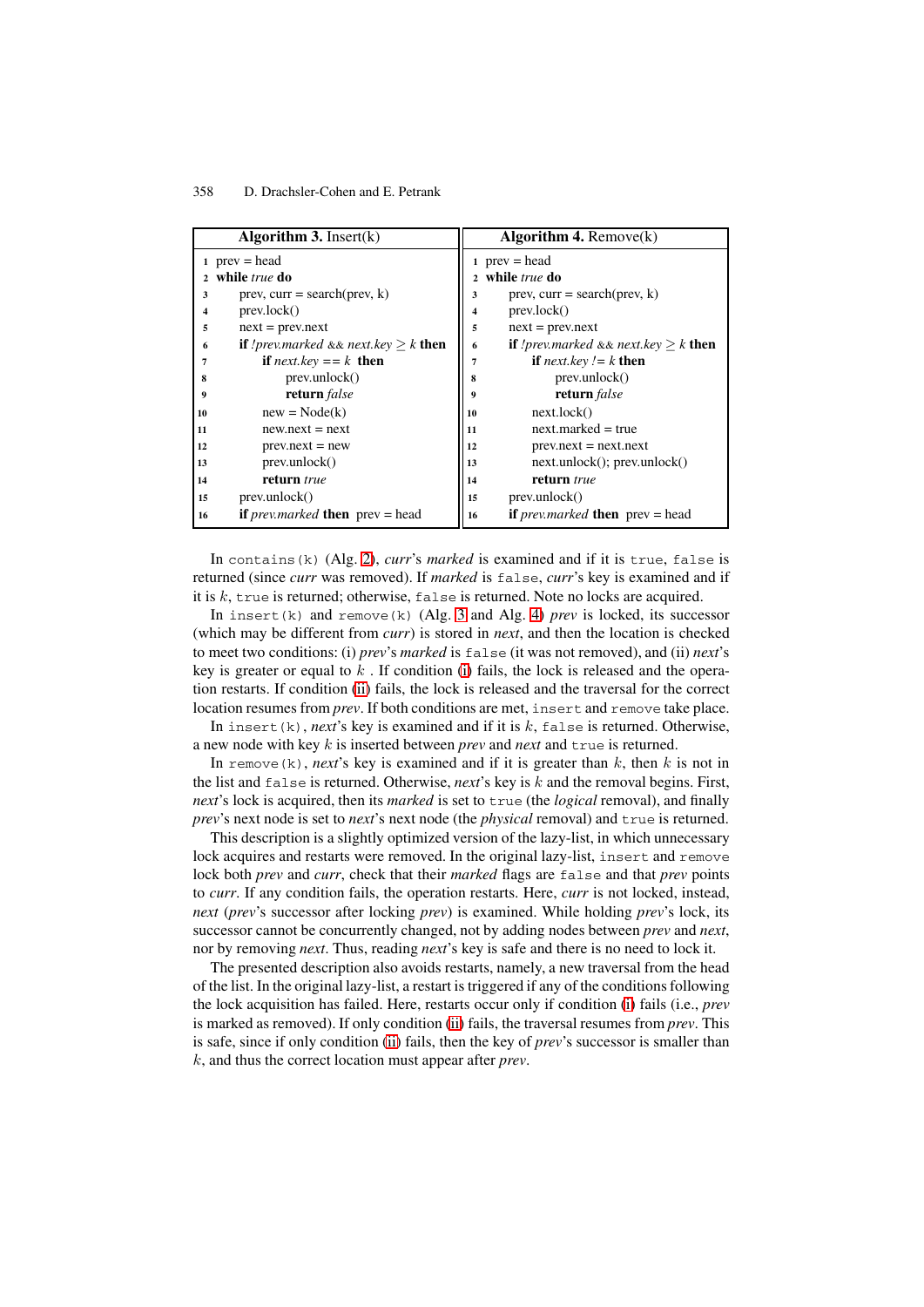## **2.2 The Java Reentrant Lock**

The Java reentrant lock, available at Java's concurrent package, is a variant of the CLH lock [\[4\]](#page-15-8). For simplicity, the below description omits some details.

The Java lock is a semi-honest lock which provides fair access but allows opportunistic attempts to acquire it unfairly. To provide fair access, a queue of pending threads is maintained using a doublylinked list. The lock's main fields are *head*, *tail*, and *owner*. The *head* and *tail* point to the queue head and tail. The *owner* points to the thread holding the lock or to null if the lock is free.

<span id="page-4-3"></span><span id="page-4-1"></span>

The lock supports the lock and unlock operations. The lock operation (Alg. [5\)](#page-4-1) first attempts to acquire the lock unfairly by updating *owner* to the current thread via the CAS operation<sup>[1](#page-4-2)</sup>. This may succeed only if *owner* is null, namely no other thread holds it. If the CAS operation fails, the thread is added to the end of the queue. It is then allowed to attempt acquiring the lock only when the queue head is its predecessor (i.e., the thread is the second in line). In this case, attempting to acquire the lock may fail if its predecessor has not released the lock yet, or if another thread has acquired it unfairly. If the acquisition fails, the thread yields and attempts again later. After acquiring the lock, the queue head is updated and the operation terminates.

<span id="page-4-0"></span>The unlock operation (Alg. [6\)](#page-4-3) sets *owner* to null and notifies the successor of the queue head it can acquire the lock.

## **3 Overview**

In this section, we provide an overview of the local combining on-demand methodology.

LCD is executed independently for each lock, thus allowing multiple combining threads to execute concurrently (one for each lock). LCD is executed by threads that acquired the lock fairly, and thus waited for permission to lock in the lock queue. In LCD, the permission to lock is granted to the *newest* thread in the queue (and not to the oldest one, as in the Java lock). When a thread acquires the lock fairly, it becomes a *combiner* and collects the operation *requests* of threads preceding it in the queue. The combiner examines the collected requests. Requests not requiring this lock are removed (and their owners are notified), and identical or complementary requests are eliminated. Then, the remaining requests are executed. Finally, the owner threads of the combined requests are reported. Fig. [1](#page-5-0) illustrates a flow example of LCD in the lazy-list.

LCD is embedded in the Java lock but requires cooperation from the data structure operations. The lock is responsible for the combining logic, e.g., picking the next combiner and collecting requests. The data structure operations are responsible for searching and updating the data structure, and reporting to the owners of combined operations.

<span id="page-4-2"></span><sup>1</sup> CAS(*field*, *old*, *new*) is an atomic operation that updates *field* to *new* if *field* stores *old*. If *field* is updated, the operation succeeded and true is returned; otherwise false is returned.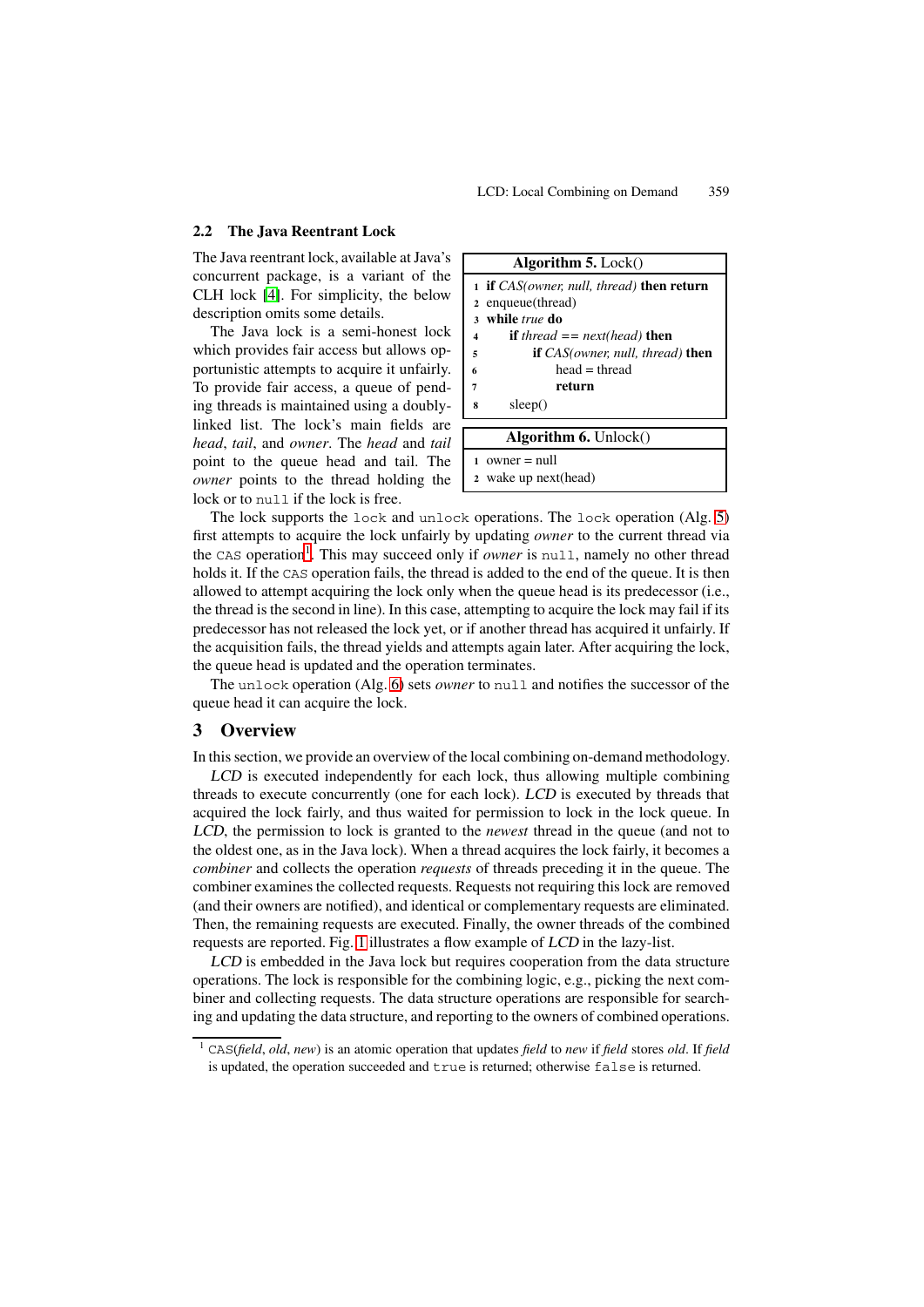<span id="page-5-0"></span>

**Fig. 1.** LCD in the lazy-list. (1) *A* invokes insert(7), attempts to lock 3, observes *B* has acquired it, and waits in the lock queue, (2) *B* unlocks and *A* begins to insert 7, (3) concurrent threads join the lock queue, (4)  $\hat{A}$  unlocks and wakes the queue tail,  $F$ ;  $\hat{F}$  locks and collects requests: *D* is notified to search for another lock for its insert(8) request, *C*'s insert(4) and *F*'s remove(4) are grouped and marked as successful, and *B*'s and *E*'s insert(6) are grouped and *E* is marked as failed. (5) *F* inserts 6, and marks *B*'s request as successful, and finally, (6) *F* reports *B*, *C*, and *E*, and terminates.

**The LCD Lock.** The Java lock is extended with LCD via LCDlock and LCDunlock. The LCDlock operation begins with an attempt to lock unfairly. If it fails, the thread joins the lock queue, and waits for permission to lock or for a notification that its request was combined. If it was granted permission and acquired the lock, it becomes a combiner and collects requests of threads preceding it in the lock queue. During the collection, the requests are examined. Identical requests are grouped so eventually only one may update the data structure (e.g., *B*'s and *E*'s requests in Fig. [1\)](#page-5-0). Complementary requests are grouped and completed without affecting the data structure (e.g., *C*'s and *F*'s requests in Fig. [1\)](#page-5-0). Threads whose requests require a different lock are notified to search again. This case may arise since threads choose a lock after observing a certain state of the data structure, however, this state may change before they acquire the lock (e.g., *D*'s request in Fig. [1\)](#page-5-0). If the combiner itself requires a different lock, it delegates the collected requests and the combiner role to another thread that requires this lock.

The LCDunlock operation releases the lock, and if it is invoked by a combiner, a new combiner is chosen, and it is chosen to be the last thread that joined the lock queue.

**Data Structure Adaptation.** The data structure operations are adapted to cope with the LCDlock results. If the lock was acquired unfairly, the operation proceeds without any LCD overhead. If the lock was acquired fairly, the operation executes the collected requests and reports to the request owners. If the request was combined, the operation terminates; and if the lock was unsuitable, the operation searches for the correct lock.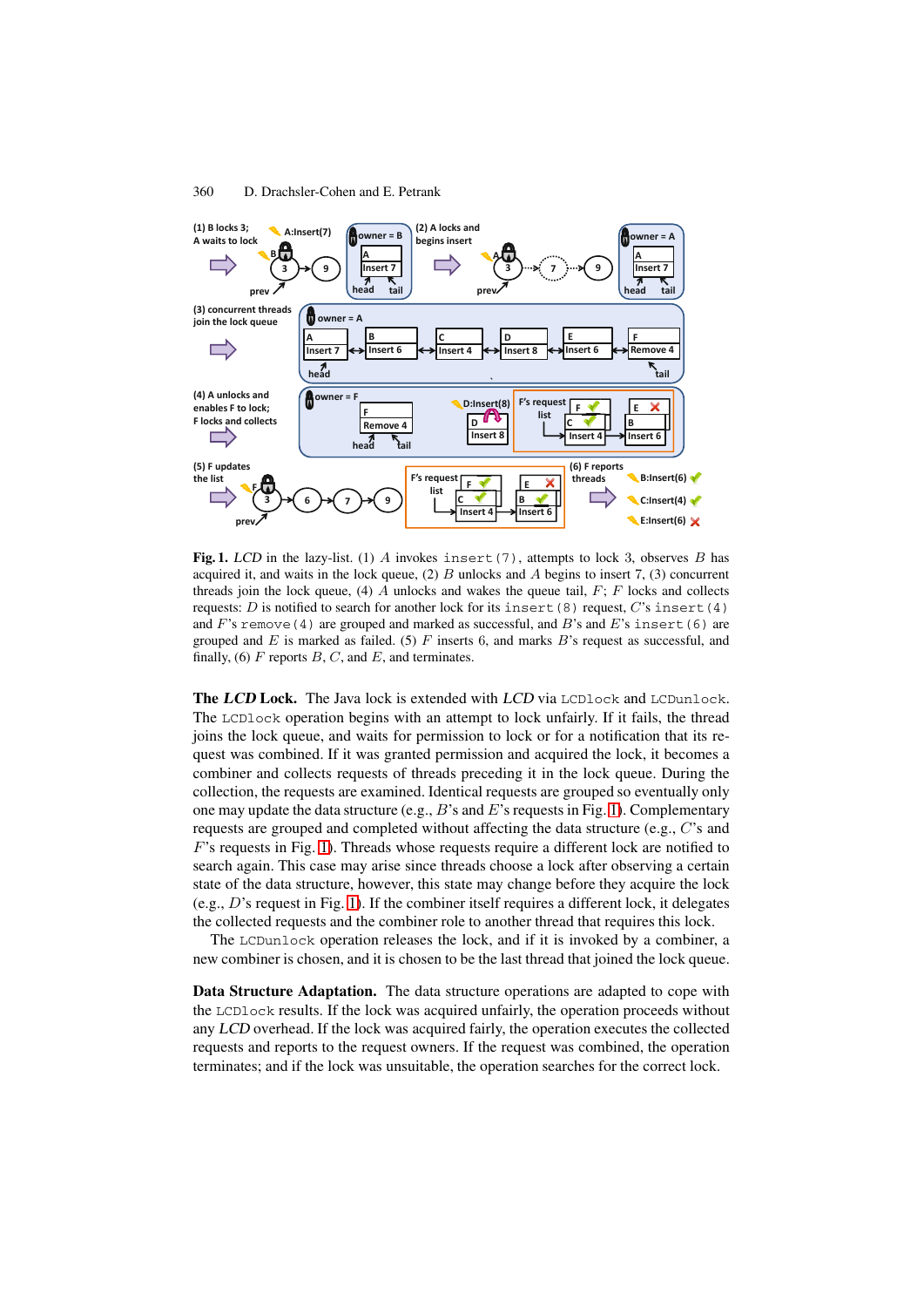Operations acquiring several locks require a special care. LCD is applied independently for each lock and thus such operations need to be split into sub-operations that each require one lock for executing its updates safely. We denote such sub-operations as *single-lock operations*. Operations are split into single-lock operations as follows.

First, all possible executions are represented as series of steps of the following form:

- 1 . execute  $s_0$ , acquire lock  $l_1$ , and execute  $s_1$ ,
- 2 . acquire lock *l*<sup>2</sup> and execute *s*2,
- k . acquire lock  $l_k$ , execute  $s_k$ , and release  $l_k$ ,
- 2'. execute  $s_2'$  and release  $l_2$ ,
- 1'. execute  $s'_1$ , release  $l_1$ , and execute  $s'_0$ .

Where  $s_0, s'_0$  are sequences of computational operations and for  $i > 0$ ,  $s_i, s'_i$  are se-

quences of computational or update operations which require the lock *li*.

- Next, we divide such execution into *k* phases, where the *i th* phase is:
- (i) execute step *i*,
- (ii) invoke LCDlock  $(l_{i+1})$  to initiate the next phase and upon its completion,
- (iii) execute step  $i'$ .

...

...

Each phase assumes previous steps have acquired locks and completed successfully.

Finally, phases requiring the same lock are grouped into a single-lock operation, and some criteria are used to decide which phase to execute.

The benefit of single-lock operations is that different combiners may help separately and independently. Note that combiners may execute several consecutive single-lock operations provided they gained access to the required locks.

We exemplify this technique on the remove  $(k)$  operation of the lazy-list.

A successful removal execution requires the locks of two nodes: *prev* (the node preceding *k*) and *next* (the node storing *k*), and it can be split into the following steps:

1 . locate *prev*  $(s_0)$ , lock it  $(l_1)$ , verify it is not marked and that *next*'s key is  $k(s_1)$ ,

- 2 . lock *next*  $(l_2)$ , set its *marked* flag to true  $(s_2)$ , and release the lock  $(l_2)$ ,
- 1'. update *prev*'s next to *next*'s next  $(s'_1)$ , release *prev*'s lock  $(l_1)$ , and return true  $(s'_0)$ . An unsuccessful removal execution requires *prev*'s lock and consists of two steps:
- 1 . locate *prev*, lock it, verify it is not marked and that *next*'s key is greater than *k*,
- 1". release *prev*'s lock and return false.

A restart removal execution requires *prev*'s lock and consists of two steps:

1 . locate *prev*, lock it, verify it is marked or that *next*'s key is smaller than *k*,

1"'. release *prev*'s lock and repeat step 1.

Thus,  $\text{remove}(k)$  is split into two single-lock operations:

- *remove* execute step 1. Then, if *prev* is not marked and *next*'s key is  $k$ , initiate step 2 and upon its completion execute step 1'; if *prev* is not marked and *next*'s key is greater than *k*, execute step 1"; else, execute step 1"'.
- *mark* execute step 2.

This separation allows *remove* and *mark* to be executed by different threads.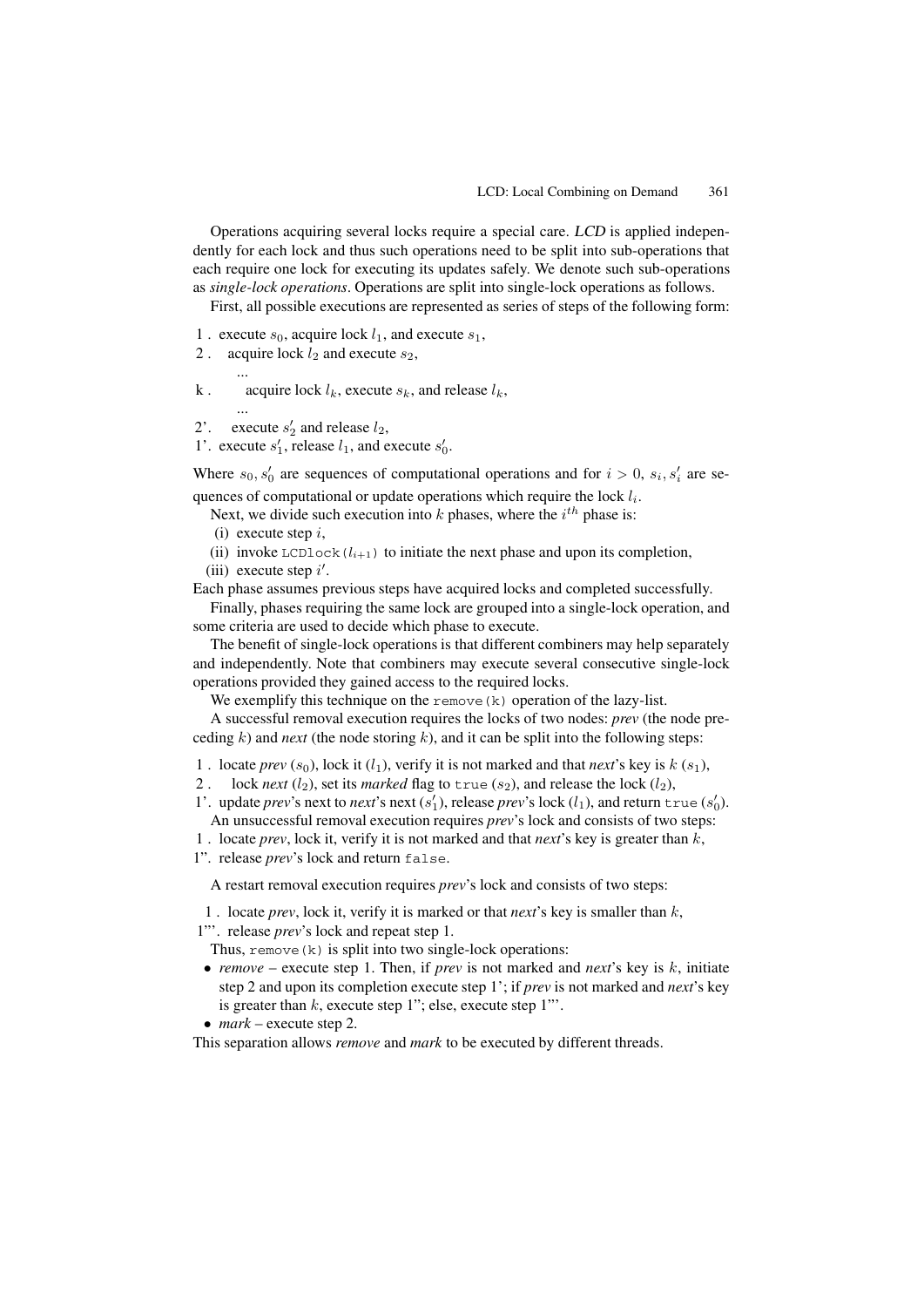# <span id="page-7-0"></span>**4 Implementation Details**

In this section we present the implementation details and provide pseudo-code. We first describe the request object, next the LCD lock, and finally the LCD linked-list.

## **4.1 The Request Object**

To enable LCD, each thread is equipped with a unique *request* object which remains throughout its execution. The request object (Alg. [7\)](#page-7-1) stores all information required for the combining. Op and key contain the operation details. Op may be *insert*, *remove*, or *mark*. Result stores the operation outcome after it is completed, and initially it is set to null. ThreadID stores the owner thread ID to notify upon events, e.g., operation completion.

## **Algorithm 7.** Request

- **<sup>1</sup>** Operation op
- **<sup>2</sup>** Key key
- **<sup>3</sup>** Boolean result
- **<sup>4</sup>** Thread threadID
- **<sup>5</sup>** State state
- **<sup>6</sup>** Request head
- **<sup>7</sup>** Request next
- <span id="page-7-1"></span>**<sup>8</sup>** Set combined

The request status is stored in state and may be either *none*, *locked*, *pending*, *completed*, or *search*. *None* is the initial state. *Locked* indicates that the request owner acquired the lock fairly and acts as a combiner (if the lock is acquired unfairly, the request fields are ignored). *Pending* indicates that a combiner has collected this request, and *completed* indicates that a combiner has executed it. *Search* signals that the request owner is waiting for a lock unsuitable for its request.

The head field points to the request list of the request owner. The owner is responsible for executing these requests. Initially, each thread is responsible only to its own request and thus its request list is of size one. The request list may become longer if its owner thread becomes a combiner and adds requests to its list. The request list may become empty if a combiner thread collects this request. An invariant of the execution is that uncompleted requests always belong to a single request list. As a result, each uncompleted request has at most one successor in the request list it belongs to, and this successor is stored in next. Thus, the request list can be implemented as a linked-list whose elements are connected via the next fields. When registering a new operation to a request, the head is set to this request and next is set to null.

The combined field stores requests which were eliminated or combined by this request. These requests' owners are reported after this request completes its execution.

# **4.2 The LCD Lock**

The LCD lock applies combining via the LCDlock and LCDunlock operations.

The LCDlock (Alg. [8\)](#page-8-0) attempts to acquire the lock and returns false if the lock was acquired unfairly and true otherwise (i.e., true indicates that local combining was initiated). LCDlock begins with an attempt to acquire the lock unfairly by attempting to set the owner to be the invoking thread. If it fails, fair locking begins by initializing the given request, registering the operation details, and adding the thread to the lock queue. An attempt to acquire the lock occurs only when the thread is the queue head's successor. If the lock is acquired, the queue head is advanced to point to the thread that acquired the lock, the request state is set to *locked*, and requests are collected.

If the lock is not acquired, the state is examined. If it is *pending*, the thread yields until state is updated. If state is *none*, the thread yields and attempts to acquire the lock later. Otherwise, if state is *completed*, *search*, or *locked* (in case a combiner thread delegated it the lock), LCDlock returns since the lock is not required anymore.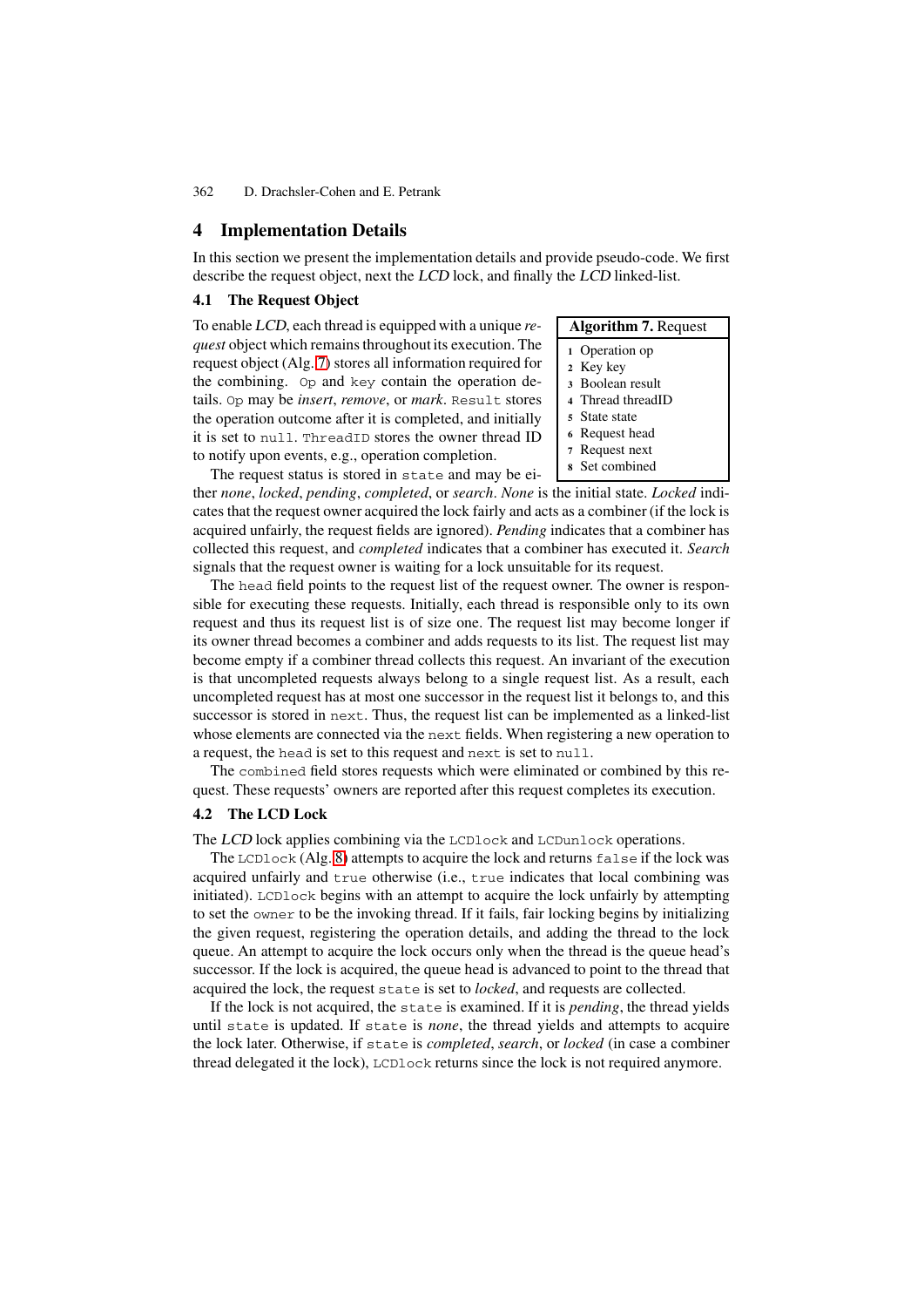The LCDunlock operation (Alg. [9\)](#page-8-1) releases the lock, and picks a new combiner if it is invoked by a combiner thread and there are threads waiting in the lock queue. The new combiner is chosen to be the current queue tail. To allow it acquire the lock, the queue head is set to be its predecessor in the lock queue. Requests of threads preceding the new combiner in the queue join the reqList, and they will collected by the new combiner after it acquires the lock.

After choosing the new combiner (if required), the lock is released by clearing the owner field and notifying the queue head successor.

**Collecting Requests.** Combiners collect requests via the collect operation (Alg. [10\)](#page-9-0). Collect begins by checking whether the combiner needs the current lock and if so, the requests will be collected to its request list (lines [2-](#page-9-1)[4\)](#page-9-2). If the combiner does



<span id="page-8-0"></span>**<sup>4</sup>** reqList.add(t.request)  $5$  head = prev(tail)

 $6$  owner = null

<span id="page-8-1"></span>**<sup>7</sup>** wake next(head)

not need this lock, another thread will be selected and requests will be added to its request list. The request whose request list is extended with the collected requests is stored in dest. To check whether the combiner needs this lock, its request key is compared to the key of the locked list node's successor. If the request key is smaller or equal to the successor's key, the combiner needs this lock and thus its request is stored in dest. Otherwise, the combiner's state is set to *search* (instead of *locked*) indicating that after collecting requests, it passes the lock and the combiner role to another thread, and searches for the lock required for its own request.

Next, the combiner collects the requests from the reqList (constructed by the LCDunlock operation) (lines  $5-14$ ). At each iteration, one request, denoted by  $r$ , is processed. First, its state is set to *pending*. Then, if dest is null and r requires this lock, dest is set to  $r$  (lines [7-](#page-9-5)[8\)](#page-9-6). Otherwise, r's request list is added to dest's list via addReqs (line [11\)](#page-9-7). Then, if r's result was not null before calling addReqs, then r's owner is a combiner that completed its own request and proceeded executing other requests. Thus, after collecting its requests,  $r$  completes its execution (lines [12](#page-9-8)[-14\)](#page-9-4).

After all requests were collected, dest is examined. If it is the combiner's request, the operation terminates. If dest is null, the lock is released as no thread requires it (line [15\)](#page-9-9). If dest is a different request, the lock is delegated to dest's owner by updating the lock's owner and dest's state (lines [16-](#page-9-10)[19\)](#page-9-11). The lock queue head remains unchanged since its task is to signal to LCDunlock the starting point of waiting threads.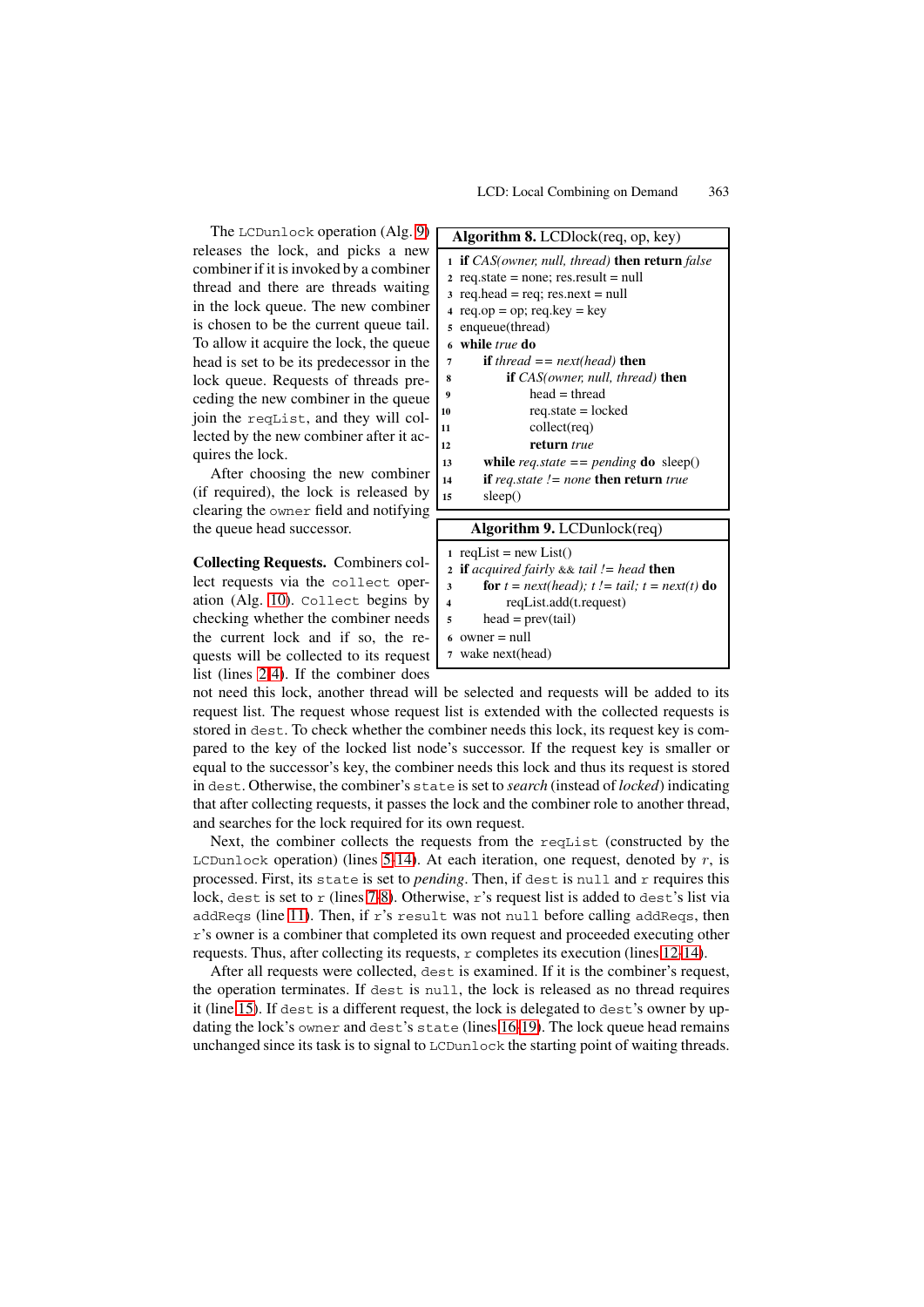<span id="page-9-16"></span><span id="page-9-15"></span><span id="page-9-14"></span><span id="page-9-13"></span><span id="page-9-6"></span><span id="page-9-5"></span><span id="page-9-3"></span><span id="page-9-2"></span><span id="page-9-1"></span>

| Algorithm $10$ . Collect(req) |                                                           |                  | <b>Algorithm 11.</b> AddReqs(dst, src, k)                                        |
|-------------------------------|-----------------------------------------------------------|------------------|----------------------------------------------------------------------------------|
|                               | $1 \text{ k}$ = ownerNode.next.key                        |                  | $1 \text{ d} = p = \text{dst}$                                                   |
|                               | 2 dest $=$ null                                           |                  | 2 for $s = src$ ; $s != null$ ; $s = s.next$ do                                  |
|                               | 3 if req.head.key $\leq k$ then dest = req                | 3                | if s.key > k then                                                                |
|                               | 4 else req.state = search                                 | 4                | s.head $=$ s                                                                     |
| 5                             | for $r$ in regList do                                     | 5                | $s. state = search$                                                              |
| 6                             | r.state = pending                                         | 6                | notify s.theadID                                                                 |
| 7                             | <b>if</b> dest == null && r.head.key $\leq k$ <b>then</b> | 7                | return                                                                           |
| 8                             | $dest = r$                                                | 8                | while $d \text{.} key < s \text{.} key \textbf{ do}$                             |
| 9                             | else                                                      | $\boldsymbol{9}$ | $p = d$                                                                          |
| 10                            | $rResult = r.readit$                                      | 10               | $d = d.next$                                                                     |
| 11                            | addReqs(dest.head, rHead, k)                              | 11               | if $d \text{.} key > s \text{.} key$ then                                        |
| 12                            | <b>if</b> rResult $!=$ null then                          | 12               | s.next = $d$                                                                     |
| 13                            | $r.\nlocked = completed$                                  | 13               | $p.next = s$                                                                     |
| 14                            | notify r.threadID                                         | 14               | else                                                                             |
| 15                            | <b>if</b> $dest == null$ <b>then</b> LCDunlock(req)       | 15               | <b>if</b> $d$ . <i>op</i> == <i>s.op</i> $\parallel$ <i>d.result</i> <b>then</b> |
| 16                            | <b>if</b> dest $!=$ req && dest $!=$ null <b>then</b>     | 16               | s. result = $false$                                                              |
| 17                            | $owner = dest. thread$                                    | 17               | else                                                                             |
| 18                            | $dest.state = locked$                                     | 18               | $d$ result = s result = true                                                     |
| 19                            | notify dest.threadID                                      | 19               | $d$ .combined.add $(s)$                                                          |

<span id="page-9-23"></span><span id="page-9-22"></span><span id="page-9-21"></span><span id="page-9-20"></span><span id="page-9-19"></span><span id="page-9-18"></span><span id="page-9-12"></span><span id="page-9-11"></span><span id="page-9-10"></span><span id="page-9-9"></span><span id="page-9-8"></span><span id="page-9-7"></span><span id="page-9-4"></span><span id="page-9-0"></span>The addReqs operation (Alg. [11\)](#page-9-12) is invoked after a list node was locked, and it transfers requests from a source list, src, to a destination list, dst, provided that the requests in src require this lock. To verify this, addReqs receives the key of the list node's successor, *k*, and only requests whose keys are no greater than *k* are transferred. The src and dst lists are sorted by the operation keys in an ascending order.

The addReqs operations iterates the src list and at each iteration examines one request, denoted by s. If s has a key greater than  $k$ , s's state is set to *search* and s's head is set to s. Thereby, s becomes responsible to all requests succeeding it in src, whose keys are also greater than *k* as src is sorted (lines [3-](#page-9-13)[7\)](#page-9-14).

If s's key is not greater than  $k$ , the combiner looks for two requests in  $dst$ , p and  $d$ , such that s's key is greater than p's key and not greater than d's key (lines  $8-10$ )<sup>[2](#page-9-17)</sup>. If d's key is greater than s's key, s is inserted between p and d (lines [11-](#page-9-18)[13\)](#page-9-19). Otherwise, if the keys are equal, elimination is applied (lines  $14-19$ ). If d and s are identical operations, s is eliminated by setting its result to false. This is correct since if the combiner were to execute d and s, then s would fail. To illustrate, consider two requests of insert  $(4)$ : the first may succeed if 4 is not in the list, but the second will observe 4 and fail.

If d and s are complementary operations (i.e., an insert-remove pair) their result fields are set to true. If the combiner were to execute them, it could choose an ordering that would not affect the data structure. To illustrate, assume  $d$  and  $s$  are insert (4) and remove  $(4)$ . If 4 is not in the list, the combiner can execute d and then s; otherwise it can execute s and then d. Such elimination can be applied once for each request and thus if  $d$  is discovered to be eliminated, then s is eliminated by the request that eliminated d (and is identical to s), and thus s's result is set to false.

After eliminating s, it is added to d's combined set (line [19\)](#page-9-21). After d's operation is completed, the state of these requests is set to completed. This is required for

<span id="page-9-17"></span> $2$  For simplicity's sake, we omit the special treatment required if s becomes dst's head or tail.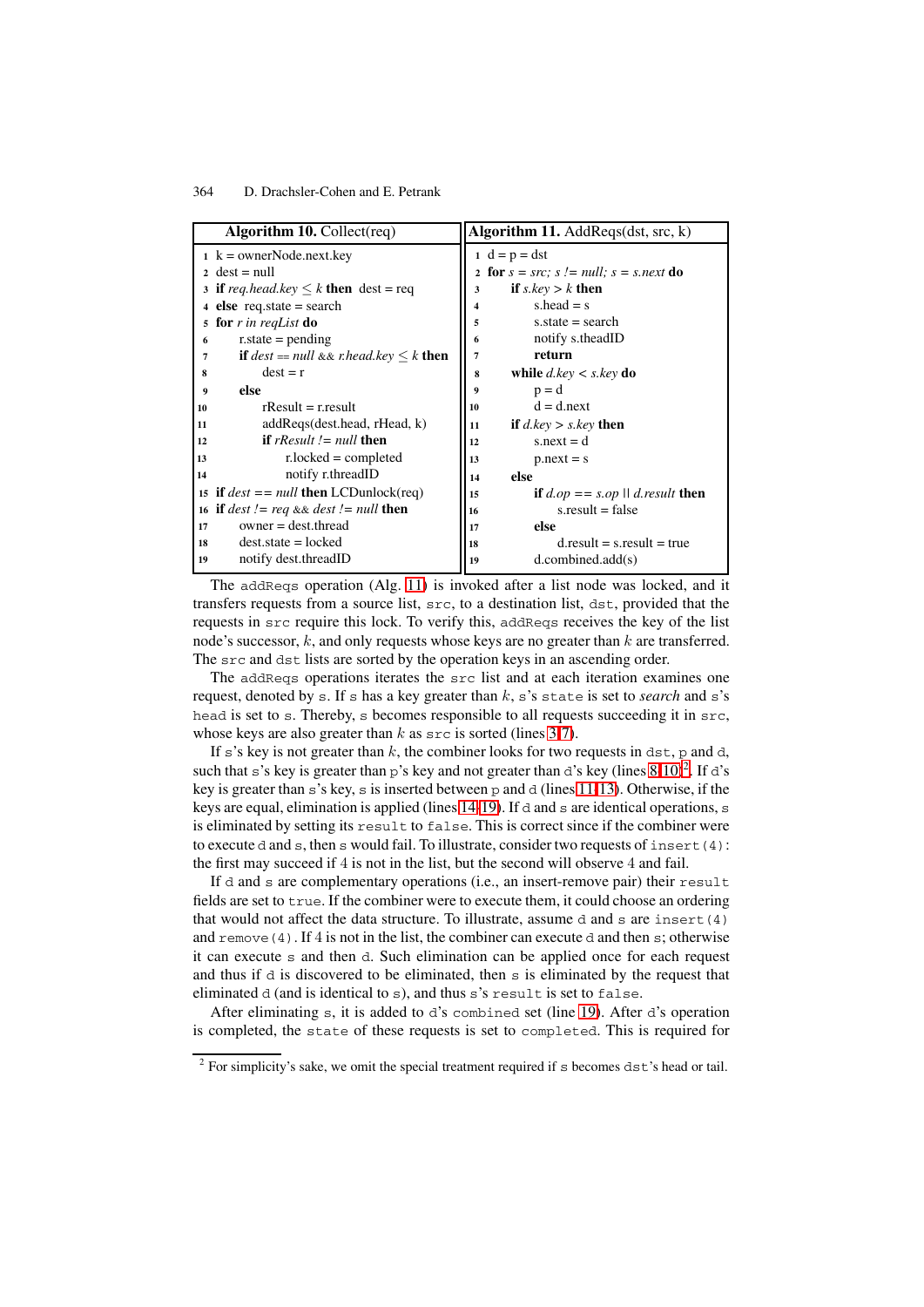<span id="page-10-5"></span><span id="page-10-2"></span>

| Algorithm 12. LCDRemove $(k, \text{req})$   |                                                                                                                                                                                                                                                                                                                                                                                                 | <b>Algorithm 13.</b> Combine(req, n)                        |                                                                                                                                                                                                                                                                                                                                                            |
|---------------------------------------------|-------------------------------------------------------------------------------------------------------------------------------------------------------------------------------------------------------------------------------------------------------------------------------------------------------------------------------------------------------------------------------------------------|-------------------------------------------------------------|------------------------------------------------------------------------------------------------------------------------------------------------------------------------------------------------------------------------------------------------------------------------------------------------------------------------------------------------------------|
| 3<br>4<br>5<br>6<br>7<br>8<br>9<br>10<br>11 | 1 $prev = head$<br>2 while true do<br>$prev$ , curr = search( $prev$ , k)<br><b>if</b> prev.LCDlock(req, remove, k) <b>then</b><br><b>return</b> <i>combine(req, prev)</i><br>$next = prev.next$<br><b>if</b> !prev.marked && next.key $\geq k$ <b>then</b><br><b>if</b> next key $!= k$ <b>then</b><br>prev.LCDunlock(req)<br>return false<br><b>if</b> next.LCDlock(req, mark, k) <b>then</b> | $\mathbf{2}$<br>3<br>4<br>5<br>6<br>7<br>8<br>9<br>10<br>11 | 1 while <i>true</i> do<br><b>if</b> req.state $==$ completed <b>then</b><br><b>return</b> <i>complete(req)</i><br><b>if</b> req.state $==$ locked <b>then</b><br>$dne = execute(req, req, head, n)$<br>n.LCDunlock (req)<br>if $\textit{dne}$ then<br>return complete (req)<br><b>if</b> <i>n.marked</i> <b>then</b><br>$n =$ list head<br>$curr = n.next$ |
| 12<br>13<br>14                              | combine(req, next)<br>else<br>$next্$ marked = true                                                                                                                                                                                                                                                                                                                                             | 12<br>13<br>14                                              | while curr.key $\langle$ req.head.key do<br>$n = \text{curr}$ ; curr = curr.next<br>n.LCDlock(req, req.op, req.key)                                                                                                                                                                                                                                        |
| 15                                          | next.LCDunlock (req)                                                                                                                                                                                                                                                                                                                                                                            |                                                             | Algorithm $14.$ Complete(req)                                                                                                                                                                                                                                                                                                                              |
| 16<br>17<br>18<br>19                        | $prev.next = next.next$<br>prev.LCDunlock (req)<br>return true<br>prev.LCDunlock (req)                                                                                                                                                                                                                                                                                                          | 2<br>3                                                      | 1 for r in req.combined do<br>$r.\text{state} = \text{completed}$<br>notify r.threadID                                                                                                                                                                                                                                                                     |
| 20                                          | <b>if</b> prev.marked <b>then</b> prev = head                                                                                                                                                                                                                                                                                                                                                   |                                                             | 4 <b>return</b> reg.result                                                                                                                                                                                                                                                                                                                                 |

<span id="page-10-7"></span><span id="page-10-6"></span><span id="page-10-4"></span><span id="page-10-3"></span><span id="page-10-1"></span><span id="page-10-0"></span>operations eliminated by identical operations, since their results are valid only after the eliminating requests were executed. In addition, it reduces the number of updates to the list. For example, delaying the completion of the complementary requests insert (4) and remove (4) enables to eliminate additional insert (4) with the first insert (4).

## **4.3 LCD-List**

The extended lazy-list insert and remove operations, denoted by LCDInsert and LCDRemove, access locks via LCDlock and LCDunlock (Alg. [12](#page-10-0) shows LCDRemove which extends remove, and LCDInsert extends insert similarly). If LCDlock returns false, LCD was not initiated and the operation proceeds as in the lazy-list. If LCDlock returns true, then the invoking thread is either a combiner or its request was combined, and in any case, the operation is completed via the combine operation.

The combine operation (Alg. [13\)](#page-10-1) receives the thread request, req, and the node which LCDlock attempted to lock, n. It begins by reading req's state which may be *completed*, *locked*, or *search*. If state is *completed*, req was combined, and the operation completes (via the complete operation). If state is *locked*, execute is called and n's lock is released. If execute returned true, then all requests were executed and combine completes. If there are remaining requests or if state is *search*, a new n node is located and attempted to be locked, and the loop begins again (lines [9](#page-10-2)[-14\)](#page-10-3).

The complete operation (Alg. [14\)](#page-10-4) receives a request, reports threads whose requests were combined or eliminated by this request, and returns the request result.

The execute operation (Alg. [15\)](#page-11-0) receives the combiner request, req, the head of its request list, r, and a locked node, n. It executes all requests requiring n and returns true if all the requests in the list were executed. It begins by finding the first request not eliminated in the request list, namely, a request whose result field is null (lines [1-](#page-11-1)[2\)](#page-11-2). If all requests were eliminated, it returns true.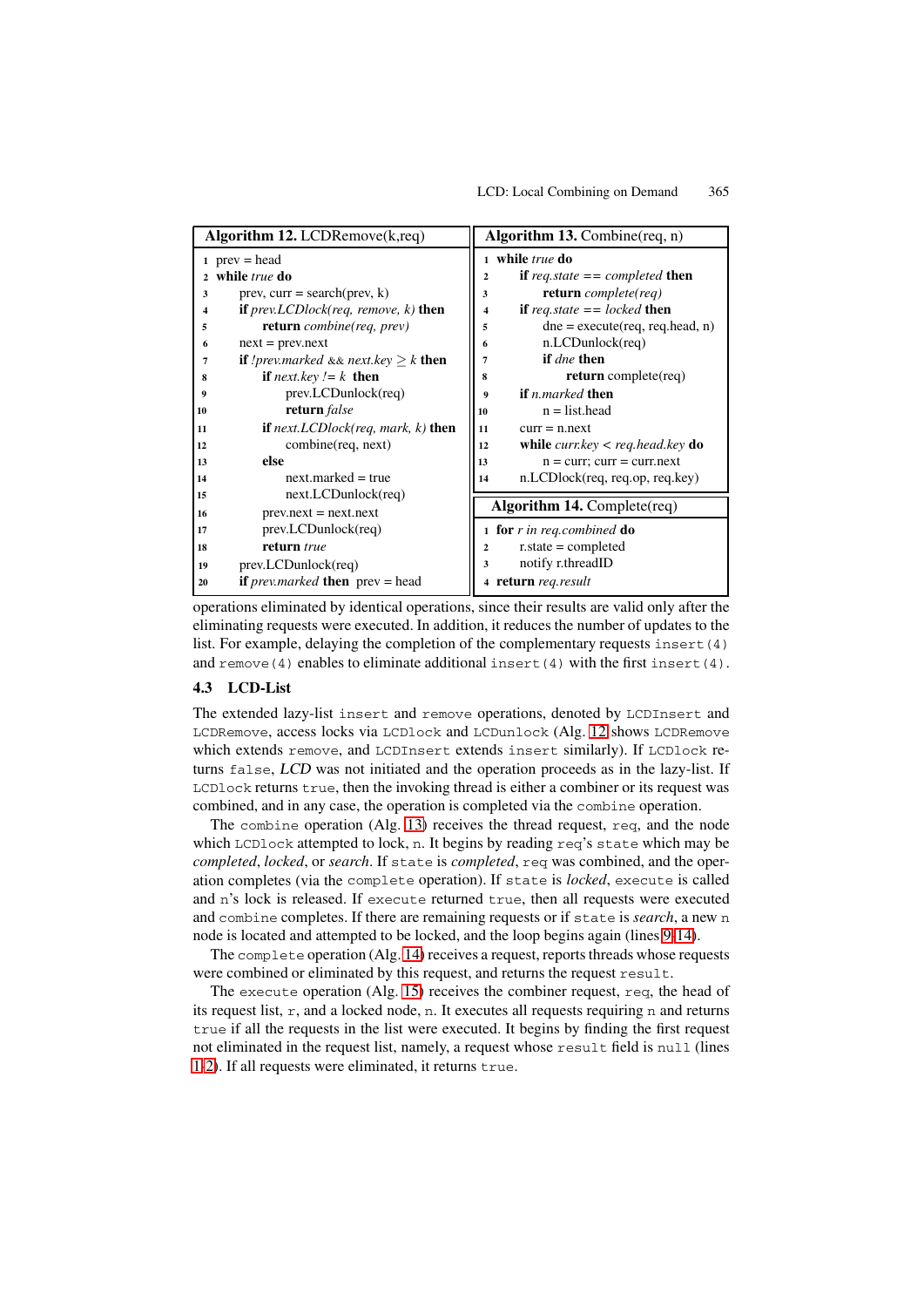If a non-eliminated request was found, two conditions are checked similarly to the lazy-list (line [7\)](#page-11-3). If any condition fails, execute terminates (lines [31-](#page-11-4)[36\)](#page-11-5). Note that if the second condition fails, namely, r's key is greater than next's key, then also all requests succeeding r require a different lock since the list is sorted by the operation keys.

If both conditions are met,  $r$  begins execution. First, it is added to req's combined set (line [8\)](#page-11-6) so it will be re-ported after req is completed<sup>[3](#page-11-7)</sup>. Then, r's operation type is examined.

If r's operation is *insert* (lines [9-](#page-11-8)[19\)](#page-11-9), and it is a successful insert, a new node is created and added to a temporary sublist consisting of all nodes created by insertion requests. The sublist is connected to the list when execute terminates and only then these requests' result fields are set to true (lines [31](#page-11-4)[-34\)](#page-11-10).

<span id="page-11-19"></span><span id="page-11-11"></span>If r's operation is *remove* (lines [20-](#page-11-11) [26\)](#page-11-12), and it is a successful removal, the removeNode operation is invoked. Note that the sublist cannot contain  $r$ 's key, as complementary requests are eliminated.

If r's operation is *mark*, it is delayed until all other requests are com-pleted (lines [27,](#page-11-13) [35\)](#page-11-14). If  $r$  would have been served immediately by marking n, then no subsequent request could have been executed as the check in line [7](#page-11-3) would fail. Execute may encounter at most one *mark* request, since a thread initiating a *mark* request locks the node preceding n until it is completed.

After serving  $r$ , the next request to execute is searched for (lines [28](#page-11-15)[-30\)](#page-11-16).

The removeNode operation (Alg. [16\)](#page-11-17) receives two consecutive nodes, p and n, and it removes n from the list. It begins by invoking LCDlock to lock n with a fresh request, frq (to avoid overriding

```
Algorithm 15. Execute(req, r, n)
   1 while r != null && r.result != null do
 2 complete(r); r = r.next3 if r == null then return true
 4 insReqs = new List()
 5 \text{ subHead} = \text{null}; \text{subTail} = \text{null}6 next = n.next
 7 while !n.marked && r.key ≤ next.key do
      8 req.combined.add(r)
      9 if r.op == Insert then
 10 if r \text{.} key == next \text{.} key then
11 r.result = false
12 else
13 new = Node(r.key)14 if subHead == null then
15 subHead = new
16 else
17 subTail.next = new
18 subTail = new
19 insReqs.add(r)
20 if r.op == Remove then
21 if r.key < next.key then
22 r.result = false
23 else
24 removeNode(req, n, next)
25 next = n.next
26 r.result = true
27 if r.op = Mark <b>then mark = r
28 while r != null && r.result != null do
29 complete(r); r = r.next30 if r == null then break
31 if subHead != null then
       32 subTail.next = n.next
       33 n.next = subHead
 34 for r in insReqs do r.result = true
 35 if mark \neq null then n.marked = true
 36 return r == null
Algorithm 16. RemoveNode(req, p, n)
 1 n.LCDlock(frq, mark, n.key)
 2 if frq.state == locked then
```
<span id="page-11-21"></span><span id="page-11-20"></span><span id="page-11-17"></span><span id="page-11-16"></span><span id="page-11-15"></span><span id="page-11-14"></span><span id="page-11-13"></span><span id="page-11-12"></span><span id="page-11-10"></span><span id="page-11-5"></span><span id="page-11-4"></span><span id="page-11-0"></span> n.marked = true n.LCDunlock(frq)  $k = n.next.$ **key**  addReqs(req.head, frq.head.next, k) p.next = n.next

<span id="page-11-7"></span><sup>&</sup>lt;sup>3</sup> This is a simplification, requests are actually notified sooner.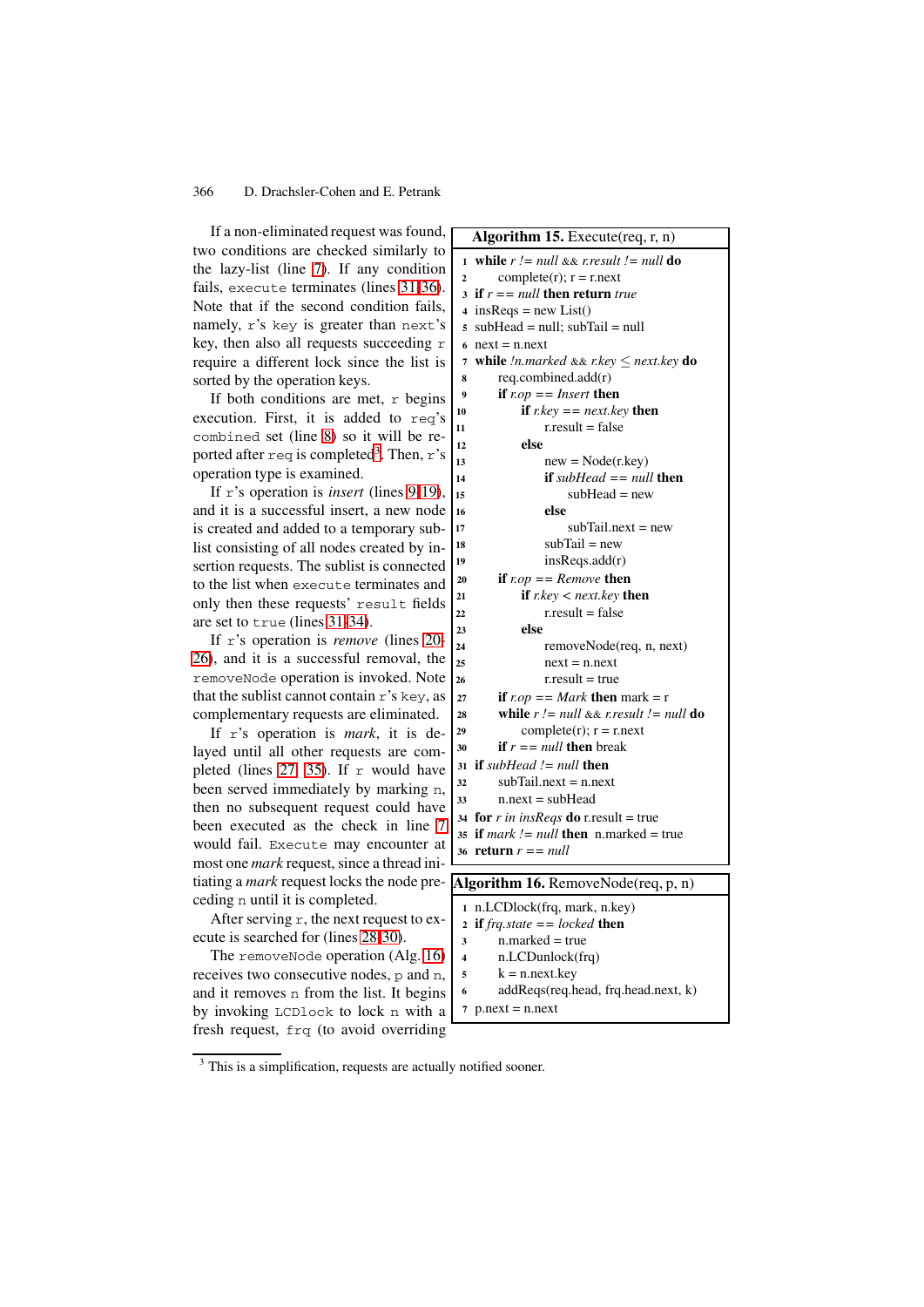req fields). Then, frq's state is examined, and it may be either *locked* or *completed* (it cannot be *search*, as p is locked and thus n's lock must be the required lock). If state is *completed* then p's next is set to n's next. Otherwise, if state is locked, n's marked flag is set to true and n's lock is released. Then, collected requests are transferred from frq to req, starting from the second request in frq's request list (the first one is frq since the list is sorted). Finally, p's next is set to n's next.

# <span id="page-12-0"></span>**5 Correctness**

Here, we provide the linearization points [\[15\]](#page-16-9) of the *LCD*-list operations.

Unsuccessful inserts and removes (which were not eliminated) are linearized when discovered to be unsuccessful in LCDInsert (similarly to the discovery in insert, line [7\)](#page-3-4), LCDRemove (line [8\)](#page-10-5), or execute (lines [10,](#page-11-18) [21\)](#page-11-19).

A successful insert is linearized in LCDInsert when prev is set to point to the new node (similarly to the update in insert, line [12\)](#page-3-5), or in execute when the sublist containing the new node is appended to the linked-list (line [33\)](#page-11-20). This linearization point linearizes "atomically" all successful inserts whose nodes share the same sublist. That is, these inserts are linearized at a single point, and no other operation is linearized between them. The linearization order between the inserts is by their keys.

A successful remove is linearized when the node's marked flag is set to true, which is either in LCDRemove (line [14\)](#page-10-6), execute (line [35\)](#page-11-14), or removeNode (line [3\)](#page-11-21).

Eliminated operations are grouped into disjoint sets as follows. Two complementary operations which were eliminated (addReqs, line [18\)](#page-9-22), belong to the same set. Operations that were eliminated by an identical operation or by a complementary eliminated operation (addReqs, line [16\)](#page-9-23) belong to the set of that operation. The operations of each disjoint set are linearized together "atomically" in one of the following points. If the operation set contains two complementary operations, then the linearization point is upon the first update to a state field of any of these operations (complete, line [2\)](#page-10-7). If the operation set does not contain complementary operations, then it consists of identical operations and one of them is executed in execute. In this case, the linearization point of the operation set is the linearization point of the executed operation.

The linearization point ordering between operations belonging to the same operation set is as follows. If the operation set contains two complementary operations, i.e., insert(k) and remove(k), then the ordering is one of the following. If  $k$  is present in the linked-list, then first appears the remove  $(k)$  whose result is true. Next, all the other remove(k) appear in some order. Then, the insert(k) whose result is true appears; and finally, all the other insert(k) appear in some order. If *k* is not present in the linked-list, the ordering is similar only that inserts are linearized before removes. If the operation set contains only identical operations then the order is first the operation that was executed (in execute) and then the other operations in some order.

The linearization point of the contains operation is set similarly to the original lazy-list algorithm. A successful contains is linearized when the marked flag is found false. An unsuccessful contains has two possible linearization points. The first case is when *k* is indeed not in the linked-list and curr's key is found to be greater than *k*, or curr is found to be marked. Here, the linearization point is when curr is examined. The second case is similar to the first case only that *k* is concurrently inserted. Since contains returns false, it is linearized just before the concurrent insert. Note that this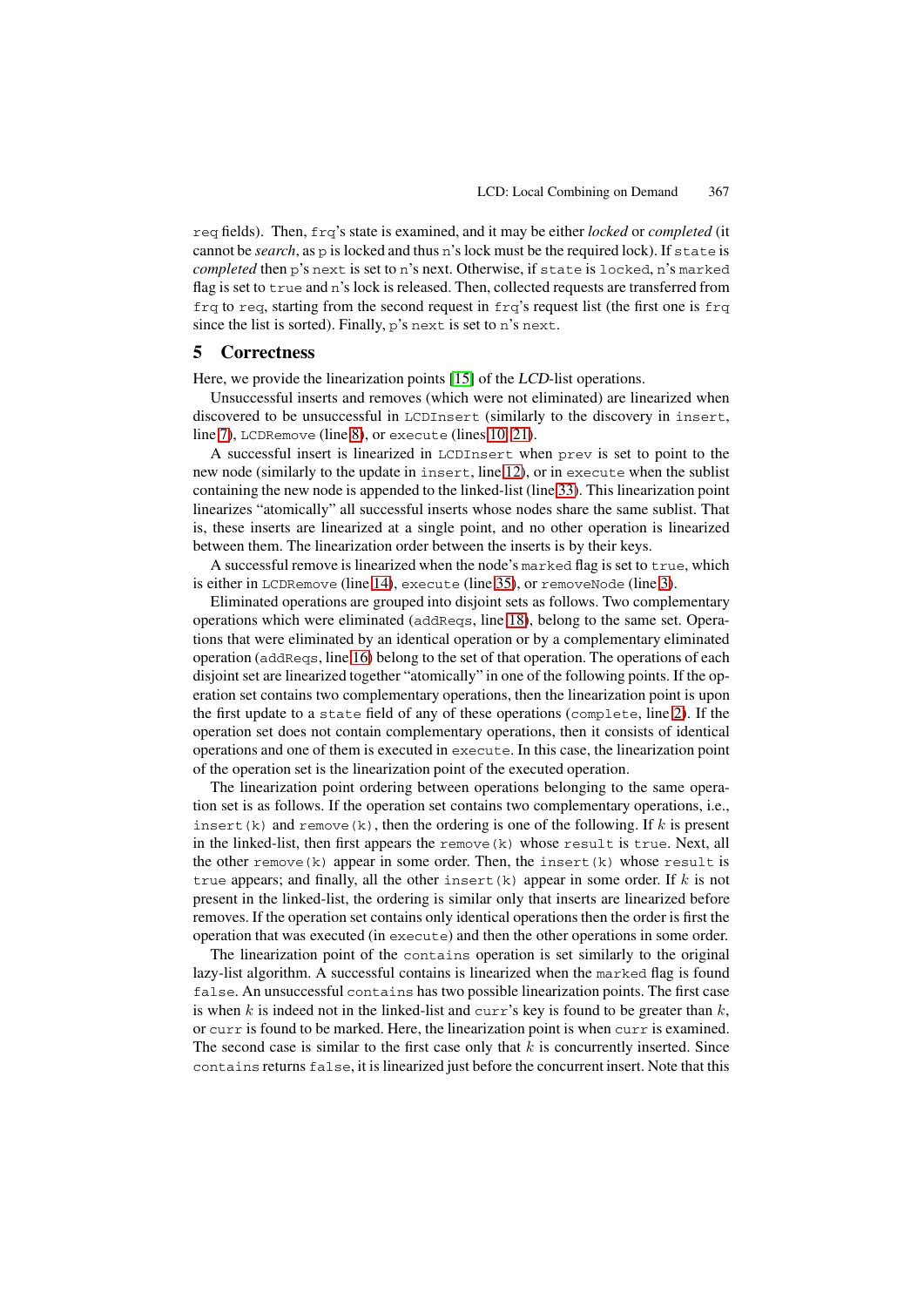linearization point occurs after contains begins, since otherwise contains would have found *k*. Also note that the linearization points of contains are not affected by inserts which were eliminated by complementary removes, since these operations do not affect the list and are linearized "atomically" with their complementary removes.

## <span id="page-13-0"></span>**6 Performance Evaluation**

We implemented the LCD-list in Java and ran experiments on an AMD Opteron Processor 6376 with 128GB RAM and 64 cores: four processors with sixteen cores each. We used Ubuntu 12.04 LTS and OpenJDK Runtime version 1*.*7*.*0\_65 using the HotSpot 64-bit Server VM (build 24.45-b08, mixed mode).

We compared the *LCD*-list to the following list implementations:

- The Lazy-List the optimized lazy-list algorithm as presented in Section [2.1.](#page-2-3)
- The Flat Combining List  $[12]$  this list is protected by a global lock and the lock owner executes operations of contending threads. We used the authors' code [\[2\]](#page-15-9).
- The Lock Free List [\[10\]](#page-15-5) the lock-free list by Harris. We used the code provided with the book "The Art of Multiprocessor Programming" [\[14\]](#page-16-10).

We also consider two variations of the *LCD*-list to evaluate two of its main features:

- LCD without elimination the LCD-list without eliminating operations.
- LCD without integration the LCD-list without the Java lock integration. We ran two workloads:
- (I) 0% contains, 50% insert, and 50% remove.
- (II) 60% contains, 20% insert, and 20% remove.

We ran five-second trials, where each thread reported the number of operations it completed. We report the total throughput, namely the total number of completed operations. The number of threads is 2*<sup>i</sup>* where *i* varies between 0-8.

During the trial, each thread randomly chooses a type of operation according to the workload distribution and then randomly chooses the key for that operation from a given range. The examined range sizes were: 128, 512, and 1024. Before each trial, the list was prefilled to a size of half of the key range. Every experiment was run 8 times and the arithmetic average is reported along with the 95% confidence interval. Each batch of 8 trials was run in its own JVM instance, and a warm-up phase was run before to avoid HotSpot effects. Threads were not bound to processors in our experiments.

Table [1](#page-14-1) reports the results. The experimental results show that LCD improves the lazy-list performance on most workloads, mostly by 5%-15% and up to 40%. Under low contention, the LCD-list performance is similar to the lazy-list and its overhead is negligible. The lock-free list performance is at best under heavy contention and it decreases significantly under lower contention. The flat combining performs poorly as it blocks all concurrent accesses to the list even if they do not contend.

The LCD features appear to improve the LCD performance. The performance of the LCD-list without the operation elimination is mostly similar to the LCD-list, but as contention increases and more operations can be eliminated its performance is reduced. The LCD-list without the Java lock integration performs better than the LCD-list under low contention and performs poorly under heavy contention. The integration into the Java lock introduces overhead since volatile fields of the Java lock are updated (e.g., the queue head and tail), and this overhead is significant under low contention. However, the lock integration becomes very beneficial as contention increases.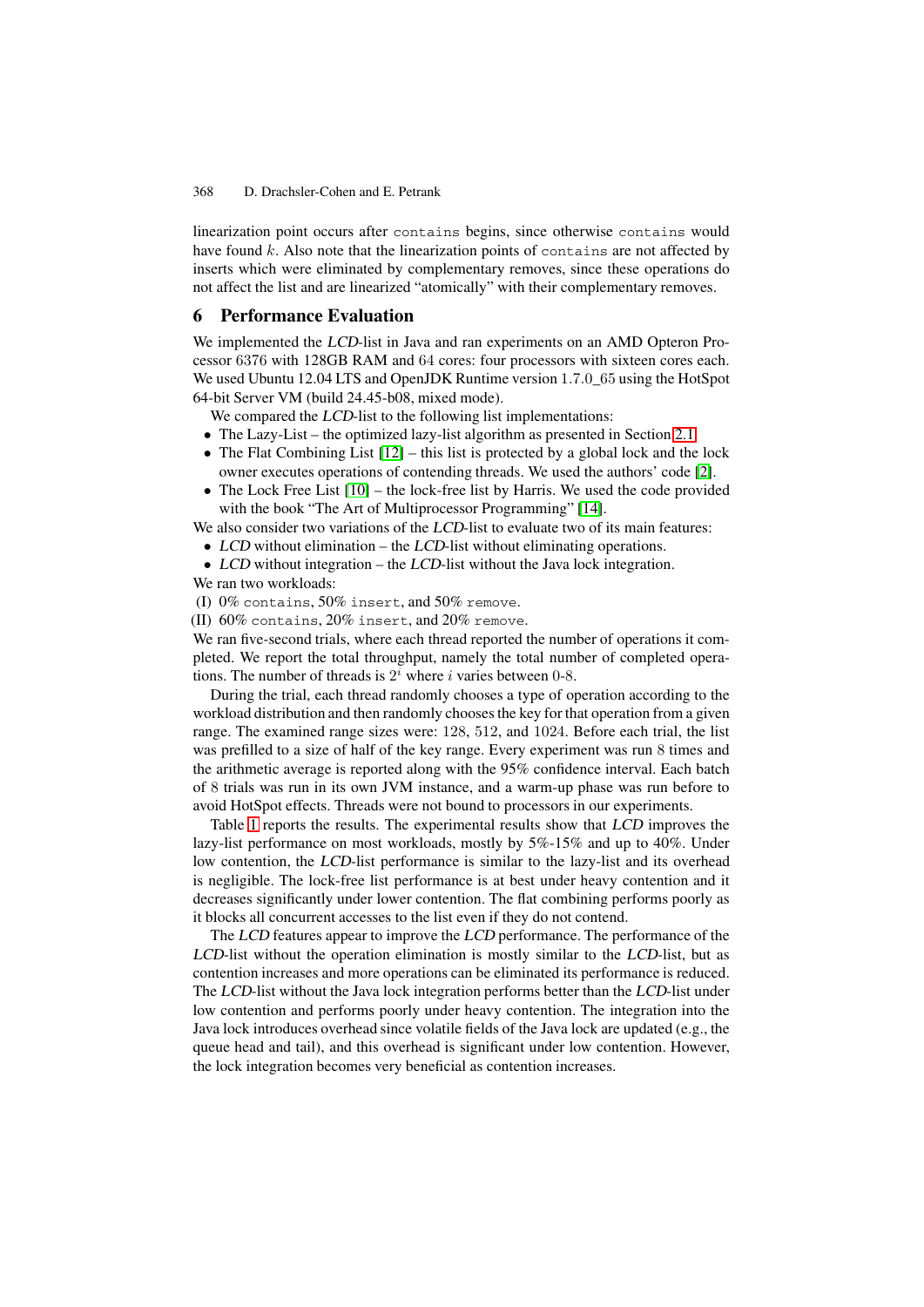

<span id="page-14-1"></span>**Table 1.** Throughput of linked-list implementations (64 h/w threads)

<span id="page-14-2"></span>We next study how often *LCD* is applied in the *LCD*-list. There are four avenues for an operation to be executed: (i) a fast execution without LCD, (ii) a slow execution when the operation owner is a combiner, (iii) operation elimination, or (iv) combining.

<span id="page-14-3"></span><span id="page-14-0"></span>Table [2](#page-15-10) reports the percentage of operations completed in each LCD avenue ([\(ii\)](#page-14-2)– [\(iv\)](#page-14-3)). The summation of each column is the percentage of operations completed in an LCD avenue. The two workloads yielded similar results, thus we present only the results of the second workload. The results show that as contention increases, more operations use LCD (up to 22% of the operations). As the number of threads increases, many operations are eliminated. The number of combined operations is low on all workloads.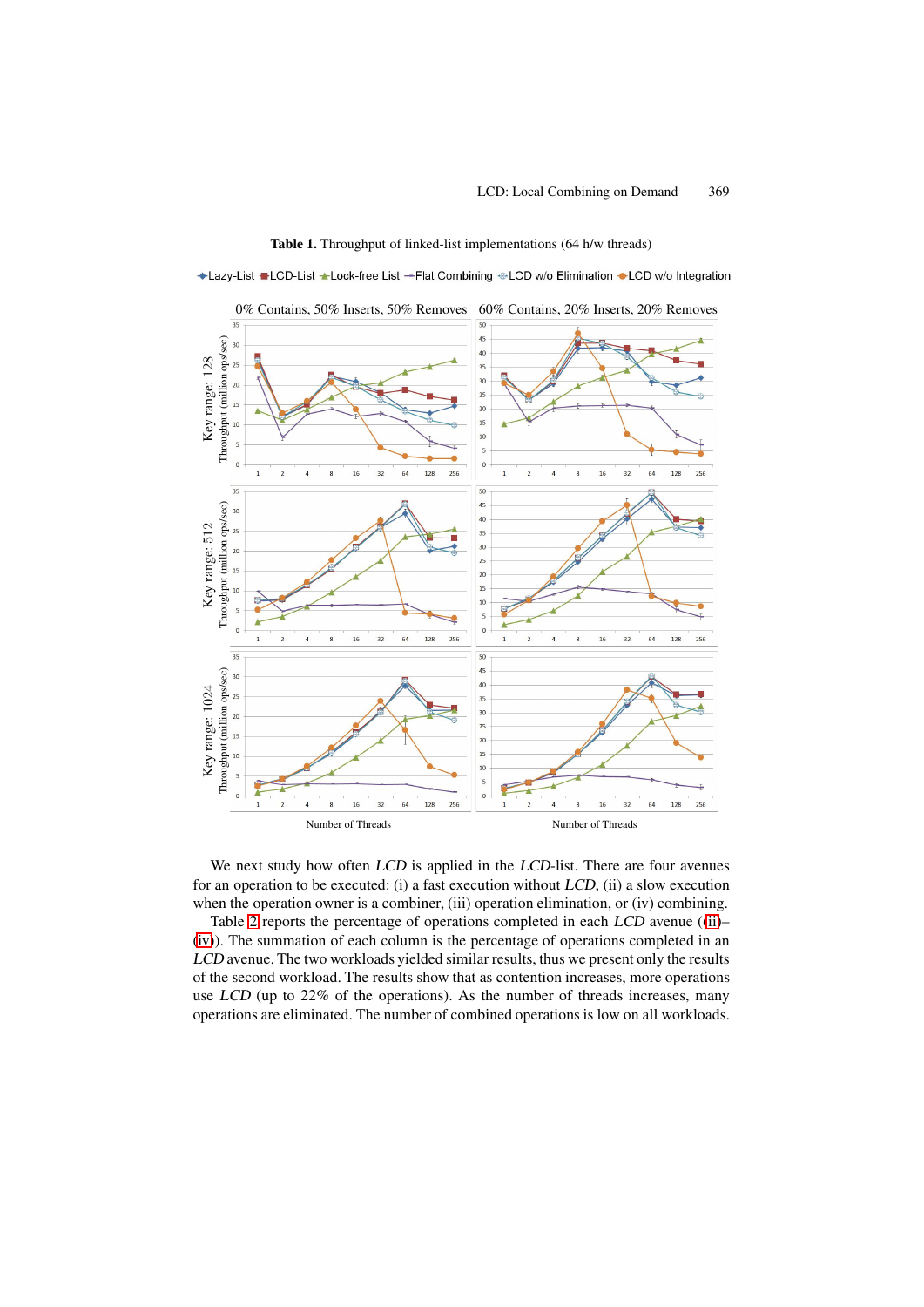<span id="page-15-10"></span>

**Table 2.** Distribution of LCD avenue types

## **7 Summary**

We presented the *local combining on-demand* methodology (LCD), a combining technique for data structures with an unbounded number of contention points. We designed and implemented the LCD-list, an extension of the lazy-list that provides LCD. Evaluation shows that the LCD-list outperforms the lazy-list typically by 7% and up to 40%.

## **References**

- <span id="page-15-0"></span>1. Bar-Nissan, G., Hendler, D., Suissa, A.: A dynamic elimination-combining stack algorithm. In: Fernàndez Anta, A., Lipari, G., Roy, M. (eds.) OPODIS 2011. LNCS, vol. 7109, pp. 544–561. Springer, Heidelberg (2011)
- <span id="page-15-9"></span>2. Bronson, N.: The flat combining project,
- <span id="page-15-7"></span><http://mcg.cs.tau.ac.il/projects/flat-combining>
- 3. Budovsky, V.: Combining techniques application for tree search structures, m.sc. thesis. Tel-Aviv University, Israel (2010)
- <span id="page-15-8"></span>4. Craig, T.: Building fifo and priority-queuing spin locks from atomic swap. Technical Report TR 93-02-02, University of Washington, Dept. of Computer Science (1993)
- <span id="page-15-1"></span>5. Dice, D., Marathe, V.J., Shavit, N.: Flat-combining numa locks. In: Proceedings of the Twenty-third Annual ACM Symposium on Parallelism in Algorithms and Architectures, SPAA 2011, San Jose, California, USA, pp. 65–74. ACM, New York (2011)
- <span id="page-15-2"></span>6. Dice, D., Marathe, V.J., Shavit, N.: Lock cohorting: A general technique for designing numa locks. In: Proceedings of the 17th ACM SIGPLAN Symposium on Principles and Practice of Parallel Programming, PPOPP 2012, New Orleans, Louisiana, USA, pp. 247–256. ACM, New York (2012)
- <span id="page-15-3"></span>7. Fatourou, P., Kallimanis, N.D.: Revisiting the Combining Synchronization Technique. In: Proceedings of the 17th ACM SIGPLAN Symposium on Principles and Practice of Parallel Programming, PPoPP 2012, New Orleans, Louisiana, USA, pp. 257–266. ACM, New York (2012)
- <span id="page-15-4"></span>8. Fomitchev, M., Ruppert, E.: Lock-free Linked Lists and Skip Lists. In: Proceedings of the Twenty-third Annual ACM Symposium on Principles of Distributed Computing, PODC 2004, St. John's, Newfoundland, Canada, pp. 50–59. ACM, New York (2004)
- <span id="page-15-6"></span>9. Gupta, R., Hill, C.R.: A Scalable Implementation of Barrier Synchronization Using an Adaptive Combining Tree. International Journal of Parallel Programming 18(3), 161–180 (1990)
- <span id="page-15-5"></span>10. Harris, T.L.: A pragmatic implementation of non-blocking linked-lists. In: Welch, J. (ed.) DISC 2001. LNCS, vol. 2180, pp. 300–314. Springer, Heidelberg (2001)